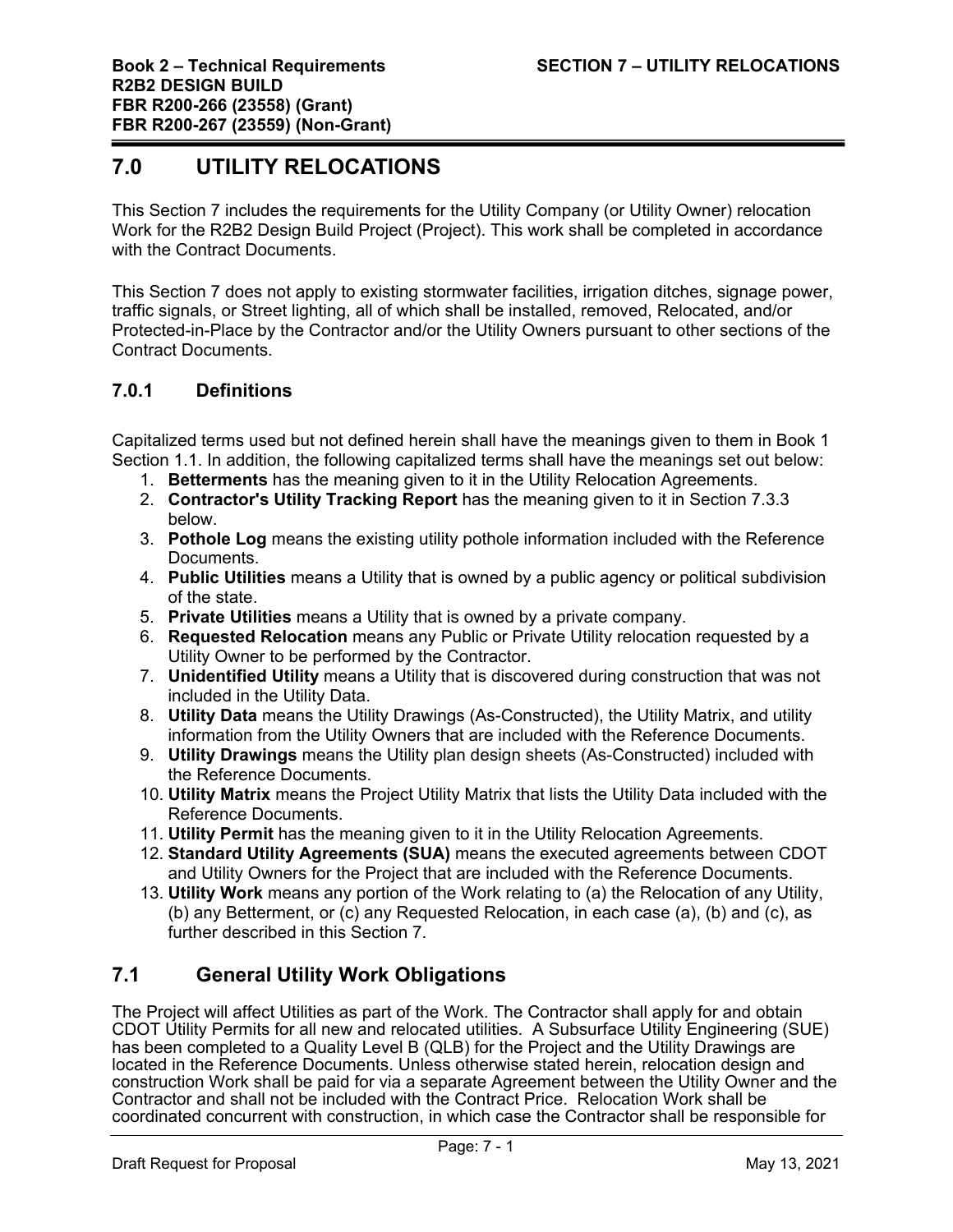coordinating the Relocation Work to facilitate construction. The Contractor shall be responsible for making its own determination that the Utility Relocation Work currently proposed is acceptable and will work for purposes of meeting the Contractor's schedule and design.

Private service Relocation or adjustment for power, phone, water and sanitary sewer, irrigation lateral work and any other private service that is not shown to be completed by others within the plans or covered within Book 2, shall be the Contractor's responsibility. The Contractor shall plan, coordinate and complete private service Relocation. Work associated with private service Relocation shall be included in the Contract Price. An example would be the Relocation of the power service pedestal or secondary residential/commercial service drops to structures and equipment necessitated by the construction but not completed or performed as part of the overall work by the Utility Owner or covered by a Memorandum of Agreement (MOA) with the landowner.

The Contractor shall coordinate and cooperate with CDOT and the Utility Owners to ensure that all Utility Work (whether performed or furnished by the Utility Owners or by Contractor) is performed in accordance with the executed SUAs. The physical limits of the Contractor's obligation for the performance of Utility Work shall extend as far as is necessary to permit construction of the Project (taking into account the requirements of the Utility Owners, Governmental Persons with jurisdiction, and adjacent property owners), whether inside or outside the Right-of-Way (ROW).

The Contractor shall use due diligence to anticipate and avoid Utilities and to otherwise minimize and/or mitigate the consequences of the Utility Relocations so that the Contractor's construction completion date is achieved.

# **7.1.1 Utility Work**

The Contractor shall carry out all Utility Work in accordance with the requirements of the Standard Utility Agreements (SUAs), Book 1 Section 6.2 Utility Relocations, and this Section 7 – Utility Relocations.

The following Utilities were identified during completion of the SUE QLB as part of this Project (for contacts to each Utility, please see Utility Drawings in Reference Documents):

#### US 350 and CO 239:

- 1. CenturyLink
- 2. BNSF Railway
- 3. San Isabel Electric
- 4. Southeast Colorado Power Association
- 5. City of Trinidad

#### US 24 and CO 9:

- 1. CDOT
- 2. CenturyLink
- 3. Southpark Telephone
- 4. Intermountain Rural Electric Association
- 5. Xcel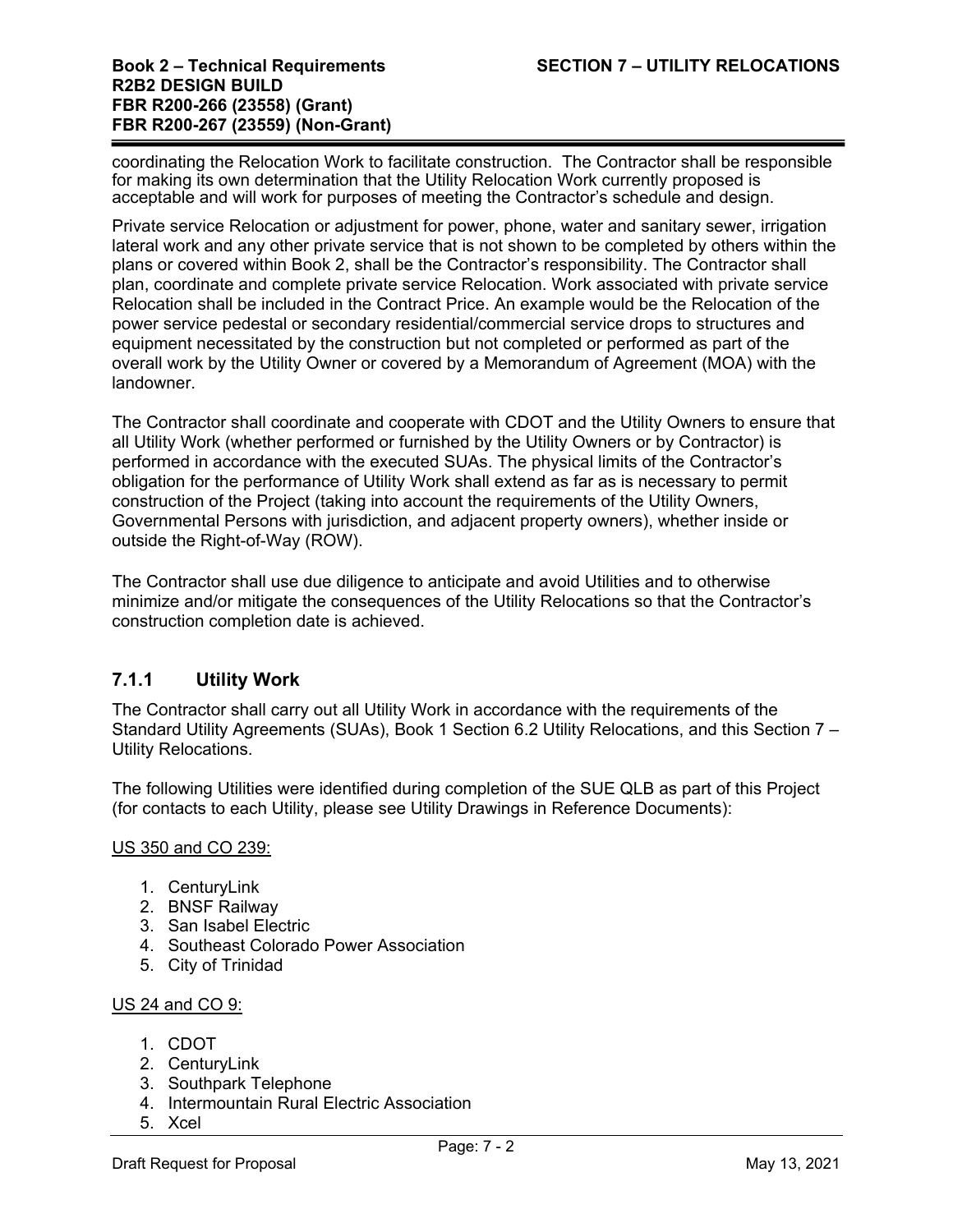#### 6. Colorado Natural Gas

Utility Work includes, but is not limited to, the following:

- 1. Verification of all Utilities, as identified or described in the Utility Data, and the identification of all other Utilities, including in each case all necessary potholing located within the Project limits or otherwise impacted by the Work.
- 2. Develop and update the Contractor's Utility Tracking Report.
- 3. Preparation and execution of a No Conflict Close-Out Form for Acceptance by CDOT prior to construction of the associated segment.
- 4. Negotiation, preparation, and execution of the Utility Work Order for each Utility Relocation, including preparing and providing such written information concerning the Project (such as reports, plans and surveys), as requested by CDOT and the Utility Owner.
- 5. Preparation of Utility Relocation design for each Public Utilities Relocation, and obtaining the design acceptance by the form of Design of Relocation Acceptance Letter (DRAL) from the Utility Owner.
- 6. Construction of the Public Utilities Relocations, including service lines and temporary relocations, and obtaining the construction acceptance by the form of Construction of Relocation Acceptance Letter (CRAL) from the Utility Owner.
- 7. Identification and removal of abandoned existing Public Utilities. If impractical to remove, flow-fill abandoned existing Public Utilities that are 6-inches in diameter or greater.
- 8. Review of the Utility Relocation design for each Private Utilities Relocation, then verification of and acceptance by the form of DRAL that the design for each Utility Relocation is compatible with the Project.
- 9. Reimbursement to Public or Private Utility Owners for design costs incurred by such Utility Owners in performing Utility Work.
- 10. Inspection of the Utility Relocation construction for each Private Utilities Relocation, then verification and acceptance by the form of CRAL that the construction of each Utility Relocation is compatible with the Project.
- 11. Reimbursement to Private Utility Owners for construction costs incurred by such Utility Owners in performing Utility Work within an easement owned by the Private Utility Owner.
- 12. Reimbursement to Utility Owners for replacement easements required or acquisition of easements required for Utility Work pursuant to Book 2, Section 8 – Right-of-Way.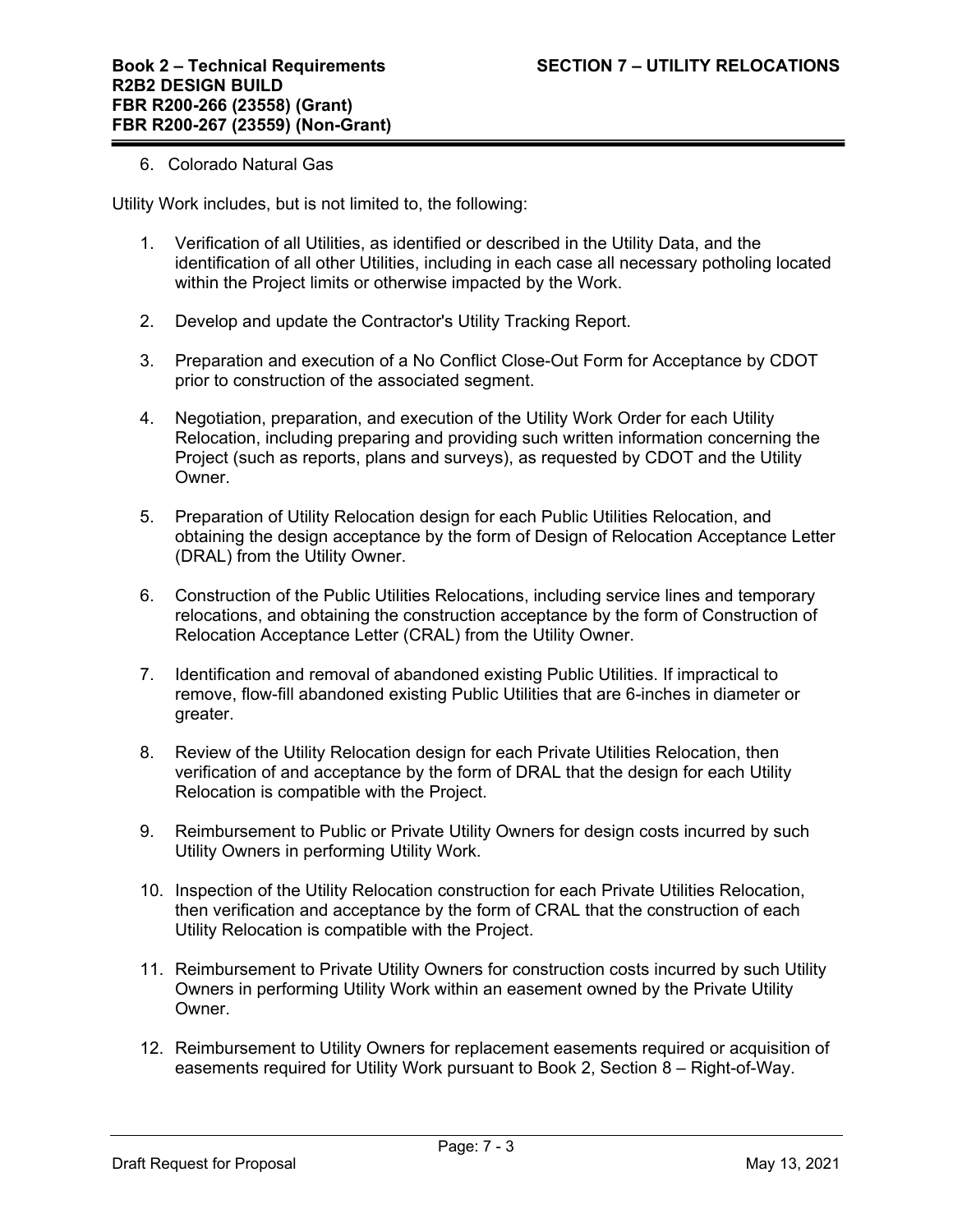- 13. Resurfacing and restriping of streets and parking areas and reconstruction of curb and gutter and sidewalks, where necessary, due to Utility Work performed by Contractor or performed by a Utility Owner within the Project limits.
- 14. Providing Public Information for Utility Work performed by Contractor, or performed by the Utility Owner.
- 15. Performing traffic control for Utility Work performed by Contractor, or performed by the Utility Owner and coordinating traffic control for third-party Utility Owners to avoid conflicts with Project traffic control.
- 16. Providing survey coordinates in the field for design and construction of the Utility Work performed by the Contractor or performed by the Utility Owner.
- 17. Performing Incidental Utility Work as defined in the SUAs.
- 18. Performing and coordinating As-Constructed plans for all Work Orders.
- 19. Performing and coordinating As-Constructed Documents for all Utility Work Orders, including x, y, and z coordinates for all completed Utility Work Orders.
- 20. Identification and removal of abandoned Private Utilities as required to complete the Work.
- 21. Incorporation of Utility As-Constructed Documents into Project plans base file for inclusion in all subsequent plan submittals.
- 22. All necessary Work associated with Utility Work.

# **7.1.3 Contractor's Responsibility to Perform**

The Contractor shall perform all Activities included in the Utility Work with respect to each impacted Utility regardless of the following:

- 1. Whether or not the Utility was indicated in the Reference Documents or, if indicated, whether or not the Utility was accurately indicated.
- 2. The type of action, if any (e.g., Relocation, Protection-in-Place), feasibility, estimated duration of Work time, or any other characteristic of any Relocation concept(s) proposed for the Utility in the Reference Documents.

The allocation of responsibility for any Utility Work to a Utility Owner pursuant to this Section 7 or SUA shall not relieve the Contractor of the obligation to coordinate with the Utility Owner as necessary for such Utility Work to be timely performed, or of the obligation to perform any other Utility Work not specifically assigned to such Utility Owner. The circumstances under which the Contractor will be entitled to a Change Order for Utility Work are set forth in Book 1, Section 6.

# **7.2 Performance Standards**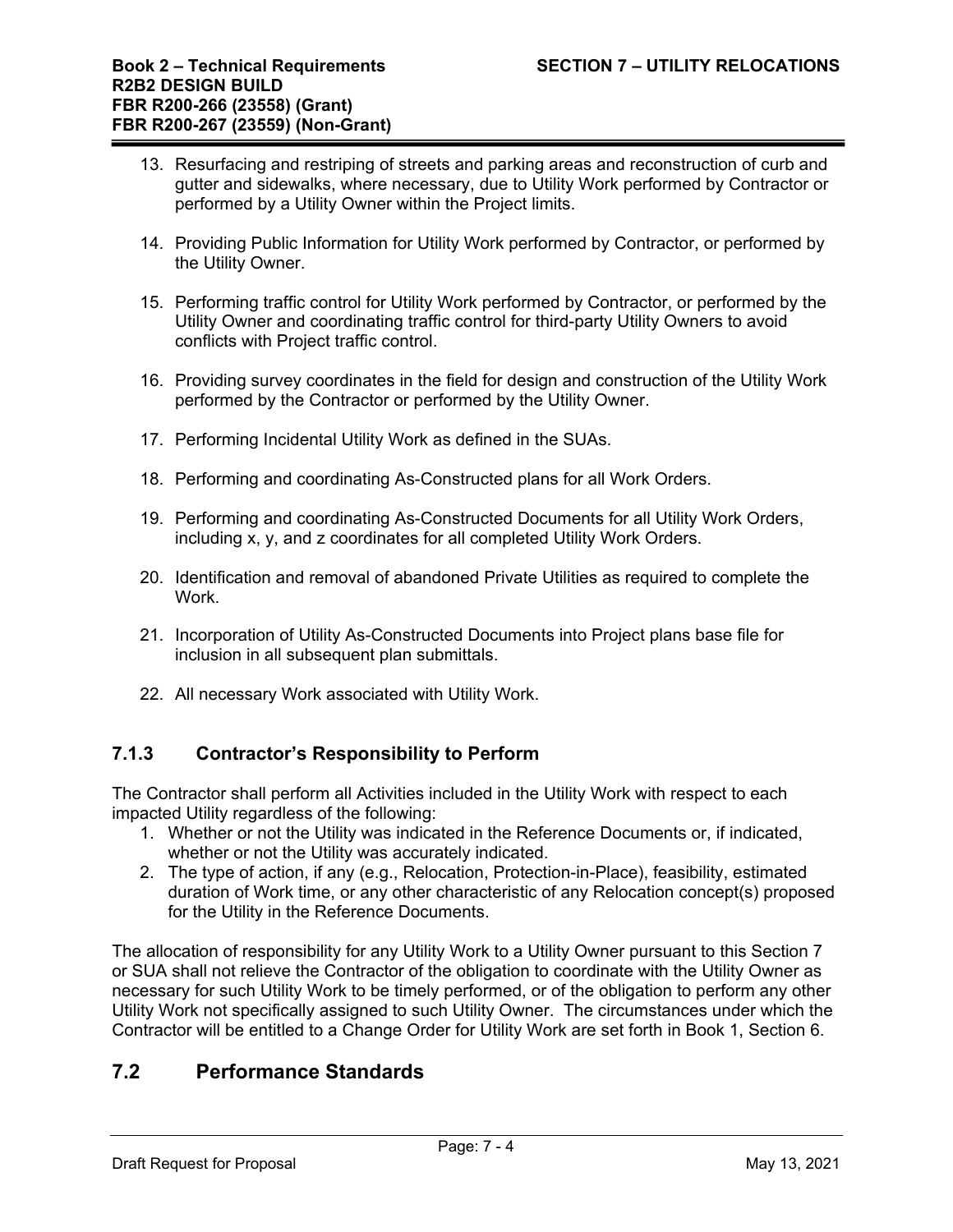### **7.2.1 Utility Owners**

Except as otherwise provided in the SUA, all Utility Relocation designs and construction of relocations furnished or performed by the Contractor shall be consistent with the Utility Owner's written specifications, standards of practice (which may include design format), ease of maintenance access, and construction methods that are current at the Work Order. The Contractor shall obtain all such written specifications, standards of practice, and construction methods from the Utility Owners. In the event of a conflict between the requirements of the Utility Owner and the requirements of the Contract Documents, CDOT in its sole discretion, will determine which shall govern. The Contractor shall be responsible for resolution of any unresolved ambiguity prior to proceeding with any Utility Work.

Replacements for any existing Utilities shall be designed and constructed to provide service at least equal to that offered by the existing Utility, unless the Utility Owner approves a lesser replacement.

In performing the Utility Work, the Contractor shall ensure that all Utility Work results in Utilities being located in a manner to allow future Utility maintenance to be performed by the relevant Utility Owners without disruption to the operation or maintenance of the highway, which may include ramps and if applicable local streets, private accesses and/or county roads.

# **7.3 Identification of Utilities**

# **7.3.1 CDOT-Supplied Information**

CDOT has developed a list of possible Utility Owners along the Region 2 Bridge Bundle design build Project. See Reference Documents.

CDOT has completed an initial Utility investigation, SUE Quality Level B, and has identified the Utilities that may be impacted by the Project. CDOT has not performed a complete investigation of service lines. The results of CDOT's investigations are indicated in the Utility Data that is included with the Reference Documents.

The Utility plans for this Project were prepared in an effort to develop strategies to reduce risk to construction by identifying and coordinating in advance known Utility Work to be completed as part of the Project. To the extent possible, CDOT has coordinated with the Utility Owners, but has not complied fully with the 811 Subsurface Utility Engineering (SUE) requirements set forth under Article 9-1.5-102, Colorado Revised Statutes, as amended.

# **7.3.2 Contractor's Investigations**

Without limiting its ability to negotiate a Change Order with respect to any Unidentified Utility, the Contractor shall take all actions reasonably practicable to identify and confirm the existence, exact location, size, and type of all Utilities within the Project limits or otherwise potentially impacted by the Project, whether or not such Utilities are shown in the Utility Data, including all potentially impacted service lines. Such actions shall include making diligent inquiry at the offices of the Utility Owners, consulting public records, and conducting field studies in accordance with the 811 Subsurface Utility Law. The Contractor shall take into consideration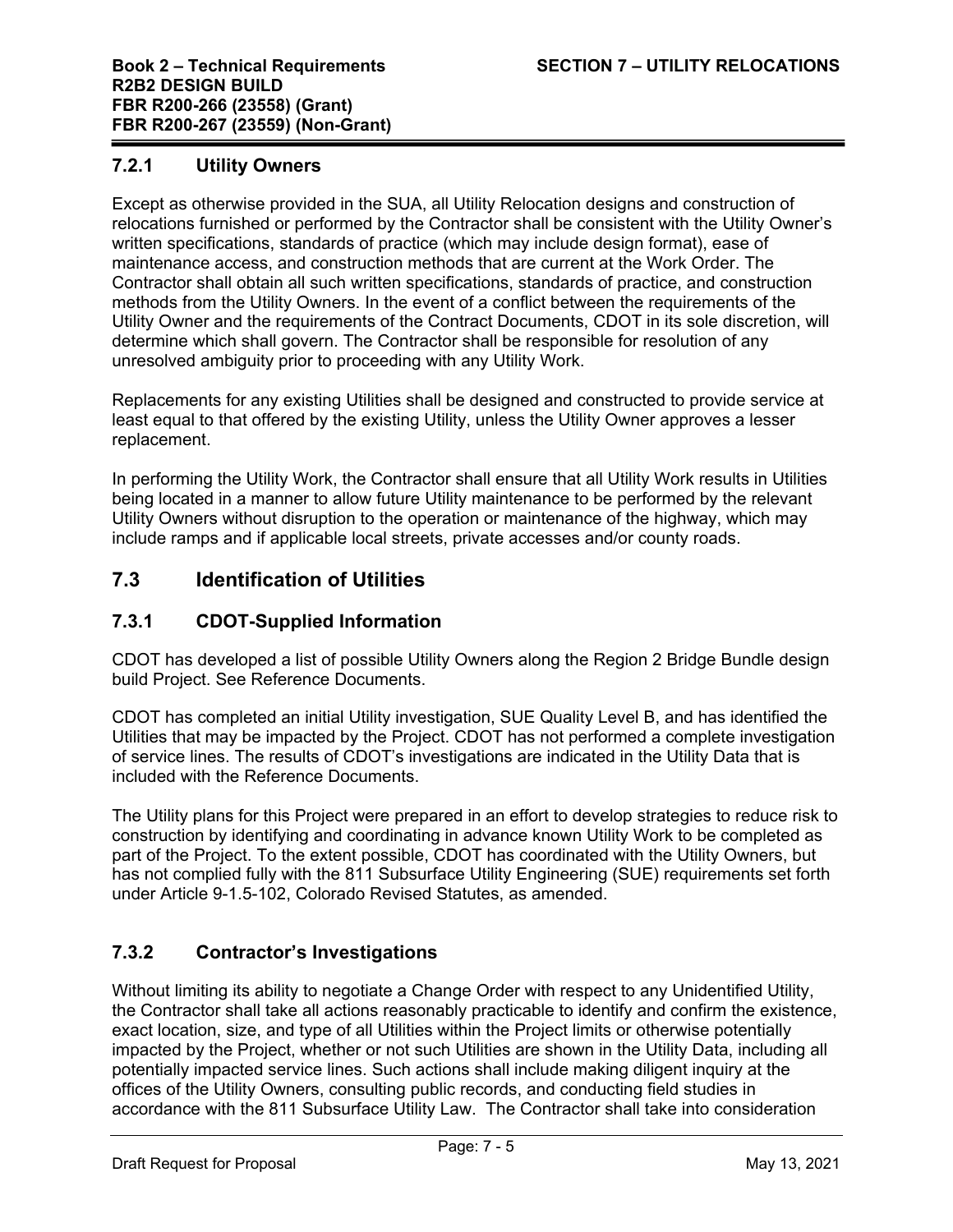the possibility Utility Owners may provide inaccurate or inexact information with regard to their Utilities and require verification and confirmation of accuracy. If the Contractor's investigations identify Unidentified Utilities, the Contractor shall notify CDOT and the relevant Utility Owner in accordance with the SUAs immediately upon discovery. Thereafter, CDOT, the Contractor, and the relevant Utility Owner shall execute a Utility No Conflict Close-Out Form, or pursuant to a Utility Work Order treat an Unidentified Utility as either a Contractor-Relocated Utility or an Owner-Relocated Utility.

# **7.3.2.1 Subsurface Utility Engineering (SUE)**

It shall be the Contractor's responsibility to comply with the SUE certification process and prepare final Utility plans in accordance with the Standard Guideline for the Collection and Depiction of Existing Subsurface Utility Data as developed by the American Society of Civil Engineers (ASCE) CI/ASCE 38. The Contractor shall also be required to submit As-Constructed Utility plans in accordance with Section 7.6.2 upon completion of the Work.

The Contractor shall comply with the 811 Subsurface Utility Engineering (SUE) requirements as set forth under Article 9-1.5-102, et. seq. Colorado.

# **7.3.3 Utility Tracking**

The Contractor in accordance with the Utility Owner's SUA, shall at a minimum, submit to CDOT monthly and otherwise upon CDOT's reasonable request, for Review the Contractor's Utility Tracking Report and Utility Matrix to include the following information (unless otherwise agreed to by the parties):

- 1. The relevant number and execution date of each executed Utility Work Order.
- 2. Each No Conflict Close-Out Form execution date.
- 3. Each Design of Relocation Acceptance Letter (DRAL) execution date.
- 4. Each Construction of Relocated Acceptance Letter (CRAL) execution date.
- 5. Completed As-Constructed delivery date, to or by the Contractor, as applicable.
- 6. Identification of all changes made since the prior Contractor's Utility Tracking Report.
- 7. Meeting dates with Utility Owners for each draft Work Order.

#### **7.3.4 Utility Work Orders**

The Contractor, Utility Owner, and CDOT, in that order, shall execute a Utility Work Order prior to commencement of any Utility Work. The Contractor may prepare a single Utility Work Order covering more than one Relocation, Betterment, or Requested Relocation with the consent of CDOT and the relevant Utility Owner.

Prior to executing any Work Order, the Contractor and CDOT shall meet with the relevant Utility Owner to negotiate the relevant draft Work Order, including the following:

1. In accordance with the procedures set out in the SUA, the scope of work, the implementation schedule (including any applicable seasonal work restrictions), and any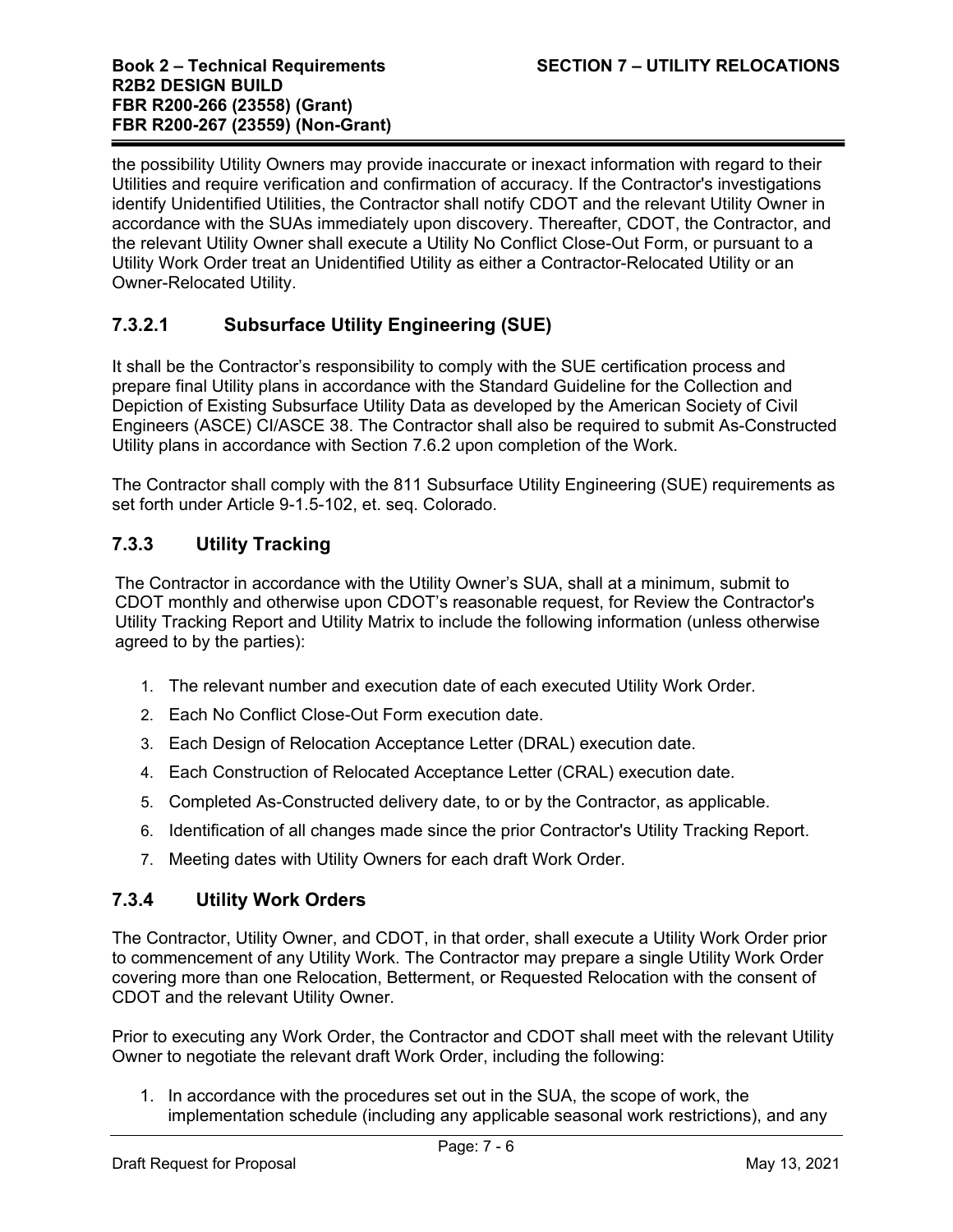exhibits.

2. In accordance with the paragraphs below, cost and payment responsibility.

The costs for work performed by the Contractor under a Utility Work Order for Betterments or Requested Relocations shall be negotiated between the Contractor and the Utility Owner. If the Utility Owner will be reimbursing the Contractor for any costs in connection with Utility Work, the Contractor shall provide a definitive cost estimate to the Utility Owner in accordance with the Utility Owner's standard practice and with the requirements of the SUAs, and shall submit such estimate to CDOT for Acceptance. After Acceptance by the Utility Owner and CDOT, the estimate shall be incorporated into the applicable Work Order. If a Utility Owner is responsible for the payment of any amount of the cost of a Betterment or Requested Relocation pursuant to a Work Order, payment must be made to the Contractor in accordance with the terms of the SUA. CDOT shall not be responsible for the payment of any amount with respect to a Betterment or Requested Relocation other than as expressly provided for in the SUAs or otherwise as agreed by CDOT upon CDOT's execution of the relevant Work Order.

The costs for construction of Utility Relocations within a Utility Owner permanent easement, or any Utility Relocation design work performed by a Private Utilities Owner under a Utility Work Order for each Private Utilities Owner-Relocated Utility, shall be negotiated between the Contractor and the Utility Owner. If the Contractor will be reimbursing a Utility Owner for any eligible costs in connection with Utility Work, the Contractor shall obtain a definitive cost estimate from the Utility Owner in accordance with the Utility Owner's standard practice and with the requirements of the SUAs, and shall submit such estimate to CDOT. After Acceptance by the Contractor and CDOT, the estimate shall be incorporated into the applicable Work Order. If the Contractor is responsible for the payment of any amount of the cost of a Private Utilities Owner-Relocated Utility pursuant to a Work Order, that amount shall be paid to the Utility Owner in accordance with the terms of the SUA.

For Betterments and Requested Relocations, the draft Utility Work Order shall include the direct impact of such Utility Work Order on the performance of the Work and the Contractor's ability to follow the Initial Schedule (or, as the case may be, Revised Initial Schedule), in each case taking into account the Contractor's obligations under Book 1, Section 13.3.1.2, and such other information as CDOT may reasonably require.

On the basis of the meetings held in accordance Section 7.3.2, the Contractor shall submit each draft Utility Work Order to CDOT for Acceptance.

CDOT will provide comments or Acceptance within 14 Days of delivery of the draft Utility Work Order by the Contractor to CDOT, provided that the Contractor shall not execute or otherwise commit to enter into any Utility Work Order or perform any work in respect of any Utility Work without CDOT's prior written Approval of the Final or Revised Utility Work Order.

If CDOT accepts the draft Utility Work Order and accepts both the cost, and the impact of such Utility Work Order on the performance of the Work, if any, then:

1. The Contractor shall submit the accepted Utility Work Order to the Utility Owner and CDOT for Approval and shall itself execute the Utility Work Order, in each case in accordance with the SUA; and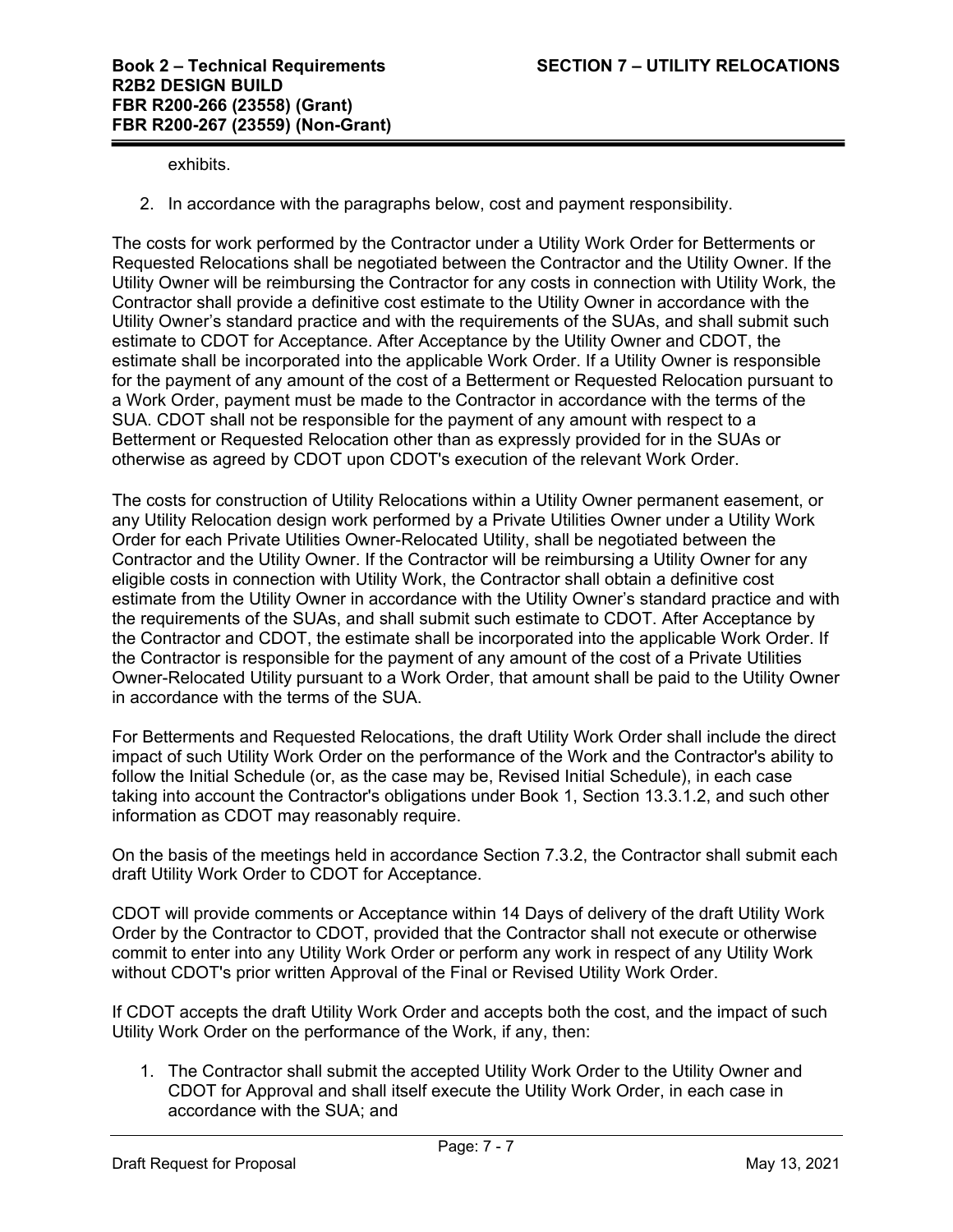2. The Contractor shall thereafter perform the Utility Work for which it is responsible pursuant to such Utility Work Order as part of the Work.

The Contractor shall revise any Utility Work Order if and when necessary in accordance with the terms of the SUA. Such revised Utility Work Order shall be drafted and executed in accordance with the same procedures applicable to the drafting and execution of the original Utility Work Order under this Section 7.

### **7.3.5 Damage to Utilities Caused by the Contractor**

The Contractor shall be responsible for any damage caused by the Contractor or its Subcontractors, employees, or agents to property, Utilities, structures, or Subcontractors, employees, or agents of the Utility Owners. The Contractor shall immediately notify the affected Utility Owner of any utility damaged by the Contractor during performance of the Work.

Promptly after the Contractor's discovery of such damage, or the Contractor's receipt of notice of any such damage from the Utility Owner or from any other source: (a) the Contractor shall repair the damage to the Utility Owner's satisfaction; or (b) at the Utility Owner's election, the Utility Owner may make such repairs at the Contractor's expense.

Upon receipt of the Utility Owner's invoice, the Contractor shall make payment to the Utility Owner according to the invoice instructions or within 60 Days, whichever timeframe is shorter.

#### **7.3.6 Multiple Moves**

The Contractor shall be responsible for all costs incurred by CDOT, the Contractor, or the Utility Owner to subsequently Relocate any Utility already Relocated to accommodate the Project provided the move is at the request of the Contractor and for benefit of the Contractor's work schedule. This includes the temporization of existing Utility lines necessitated by the Contractor's methods to construct and not otherwise planned for as part of the final Relocation Work as shown in the plans.

# **7.4 Utility Coordination**

#### **7.4.1 General**

The Contractor shall be responsible for all coordination with the affected Utility Owners to accomplish each Utility Relocation in accordance with the SUAs. In the discharge of its coordination responsibilities, the Contractor shall:

- 1. Keep Utility Owners fully informed of schedules with regard to Utility Work. The Contractor shall provide to the Utility Owners, as soon as practicable, an estimated schedule for their respective Utility Work and shall notify the Utility Owners of any significant changes to the schedule as soon as practicable.
- 2. Keep Utility Owners fully informed of changes that affect their Utilities.
- 3. Consider, to the extent practicable, Utility Owners' needs for the allocation of resources to perform their respective Utility Work in a timely manner.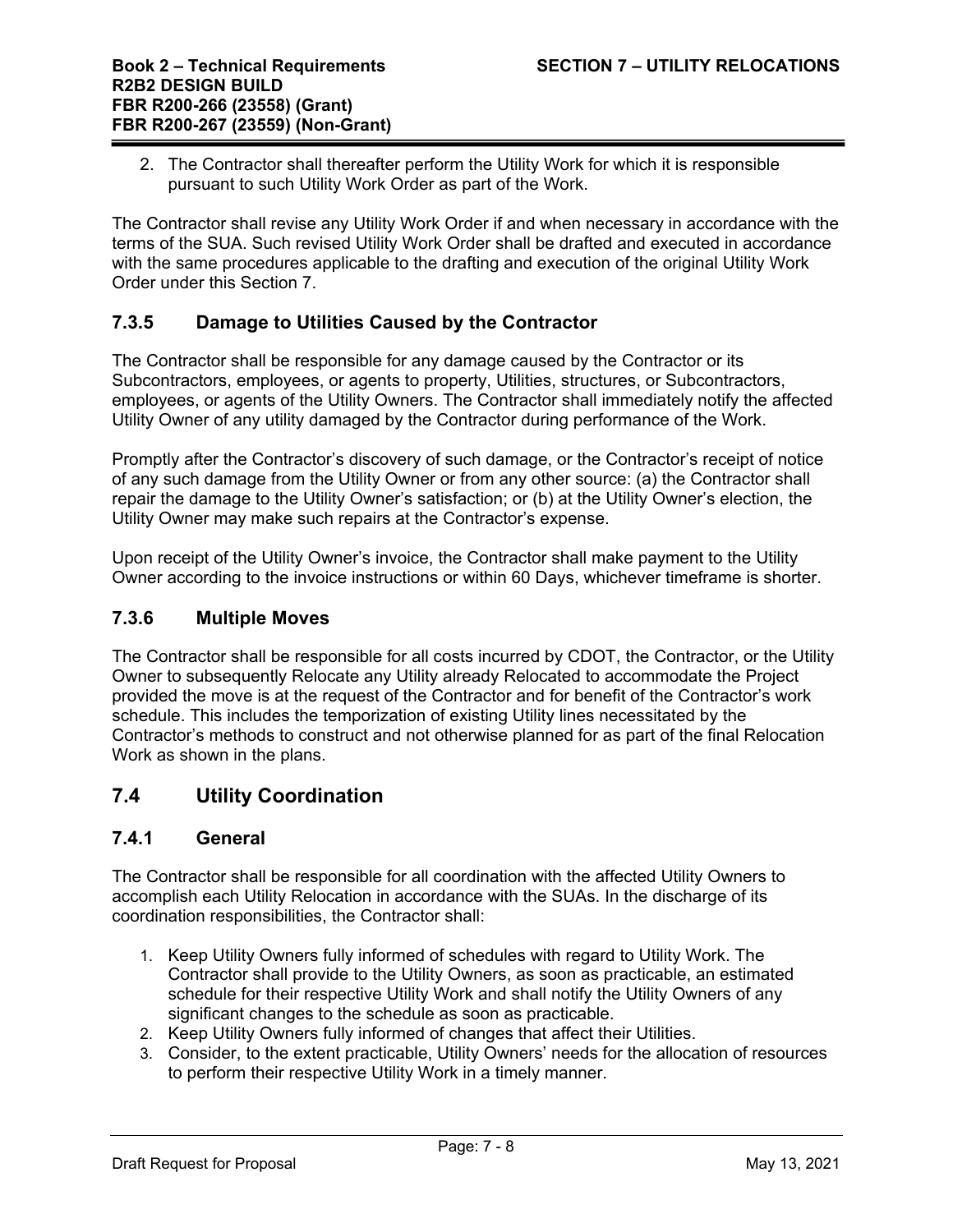- 4. Keep Utility Owners involved in making decisions that affect their Utilities so Utility Owners are able to provide uninterrupted service to their customers, or to be subject to the least interruption practicable as approved by the Utility Owner.
- 5. Avoid multiple Relocations of the same Private Utility, in accordance with the Contract **Documents**
- 6. Coordinate with Private Utility Owners performing their own Relocations to develop Private Utility schedules.
- 7. Provide to Private Utility Owners a prioritization of necessary Utility Relocations with the Contractor's schedule.

# **7.4.2 Utility Meetings**

# **7.4.2.1 Between the Contractor and Utility Owners**

In addition to any meetings or negotiations required under Section 7 and Book 2, Section 6, after execution of a Work Order, the Contractor shall schedule regular meetings with the relevant Utility Owner to complete the Utility Work pursuant to the terms of the Work Order. The Contractor shall not unreasonably deny any request by a Utility Owner to meet regarding any Utility Work. The Contractor shall provide CDOT with at least 5 Days prior notice of any meeting with a Utility Owner, in each case which CDOT may attend in its discretion, unless a shorter notice period is agreed by CDOT or is reasonably necessary under the circumstances.

# **7.4.2.2 Between CDOT and the Contractor**

The Contractor and CDOT shall meet as necessary and otherwise as reasonably requested by the other Party to discuss and resolve matters relating to the Utility Work.

The Party proposing a meeting shall provide the other Party with a minimum of 5 Days prior notice of any proposed meetings, unless a shorter notice period is agreed or reasonably necessary under the circumstances.

# **7.4.2.3 Meeting Log/Correspondence**

The Contractor shall maintain a running action and decision log for all Utility Work meetings with Utility Owners and/or CDOT and shall distribute copies of the log to CDOT for Acceptance and, when such meetings were attended by a Utility Owner, to the relevant Utility Owner, not later than 7 Days after each meeting date. The Contractor shall provide copies of all correspondence between the Contractor and any Utility Owner to CDOT for Acceptance no later than 7 Days after delivery of the correspondence. The Contractor shall take meeting minutes for all Utility Work meetings and distribute them to Utility Owners and/or CDOT no later than 7 Days after each meeting date.

# **7.4.3 Review Schedules**

In developing the Project Schedule, the Contractor shall allow appropriate time periods for the performance of all tasks shown on each Work Order.

All schedules and deadlines for the design and construction of Utility Work set forth in the Work Orders shall prevail over any estimated times noted in the Utility Matrix.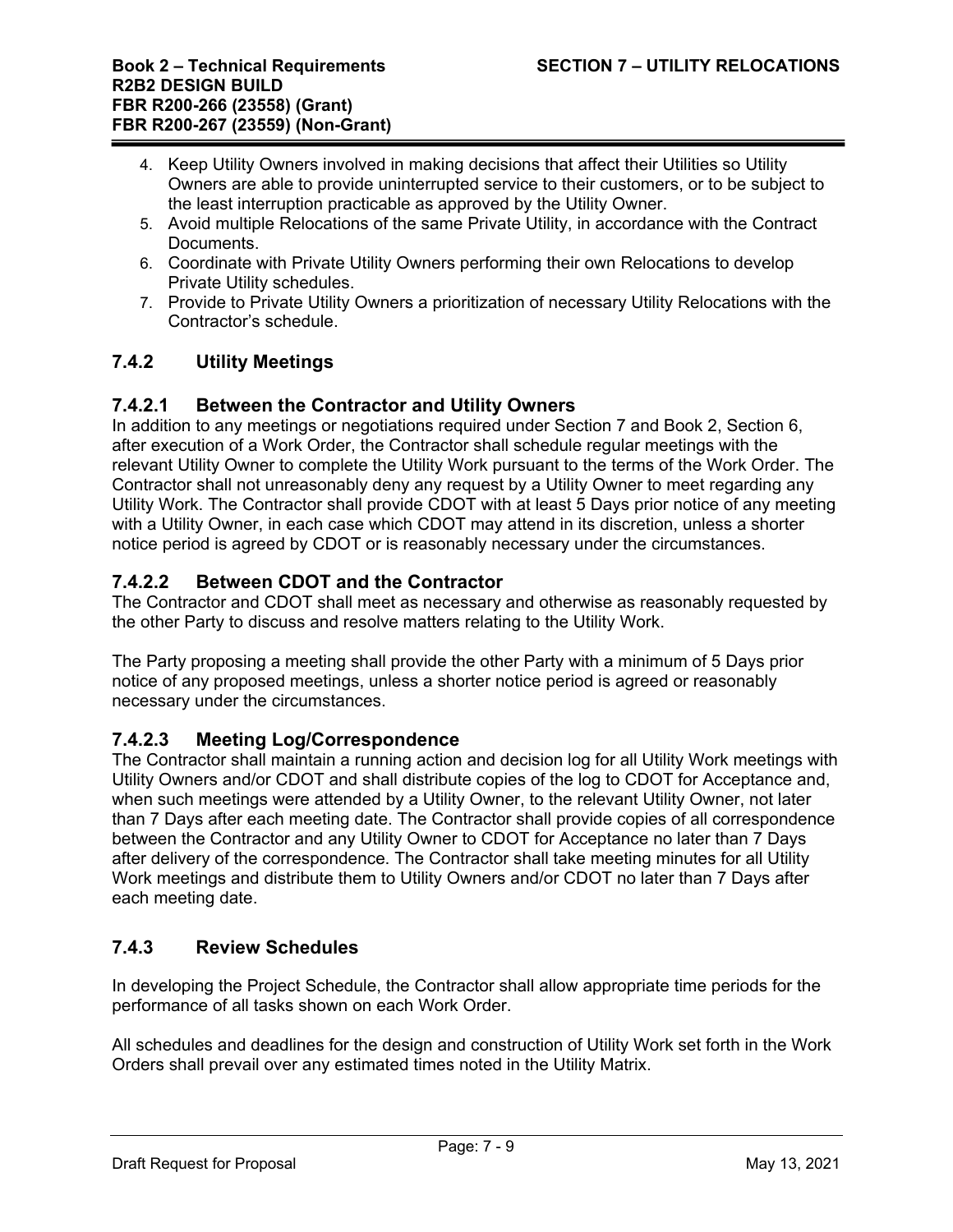### **7.4.4 Notices**

### **7.4.4.1 To Utility Owners**

To maintain the Project Schedules, the Contractor shall issue all notices in writing to the Utility Owners called for under the SUAs, with copies submitted to CDOT.

Notice shall be given to respective Utility Owners when the Contractor is performing Work adjacent to their Utilities. The Contractor shall be solely responsible for and liable for any damage to any Utilities that are damaged due to the Work.

# **7.4.4.2 To CDOT**

The Contractor shall be responsible for verifying progress of Utility Work performed by the Utility Owner and for notifying CDOT should the Contractor have cause to believe that the Utility Owner will not meet the specified time frame(s) in the Work Order. The Contractor shall provide such written notice to CDOT immediately after discovery.

If the Utility Owner is performing Utility Work that requires a CDOT Utility Permit, the Contractor shall verify to CDOT that the CDOT Utility Permit has been obtained and is being complied with. If the Contractor determines that the Utility Owner does not have the required CDOT Utility Permit, or is in violation of the terms and conditions of such permit, the Contractor shall provide such written notice to CDOT immediately after discovery.

# **7.4.4.3 To Utility Notification Center of Colorado (UNCC)**

The Contractor shall arrange for the UNCC to provide software and training for the Contractor to order call tickets to have utility field locates performed. The Contractor shall contact UNCC to make arrangements for the training. This will allow the Contractor to order its own call tickets online. The contact for UNCC web ticket training in Colorado is Todd Griffeth, tgriffeth@co811.org, (720) 705-7983 cell.

# **7.5 Failure of Utility Owner to Cooperate or Timely Perform**

The Contractor shall use reasonable efforts to obtain the cooperation of each Utility Owner as necessary for carrying out the Utility Work. The Contractor shall notify CDOT immediately if:

- 1. The Contractor becomes aware that any Utility Owner is not cooperating in identifying Utilities, negotiating or executing Work Orders, performing or approving any Utility Work, or delivering DRALs or CRALs;
- 2. A Utility Owner fails to complete design and/or construction work for which it is responsible on or before the deadline established in the applicable Work Order; or
- 3. Based on the progress made by the relevant Utility Owner, the Contractor believes that there is a possibility that the Utility Owner will not complete the Relocation of an Owner-Relocated Utility or any other Utility Work as required pursuant to a Utility Work Order to the extent and in the manner shown on the Utility Drawings within the time limits set out in the applicable Work Order; and
- 4. In each case (1), (2), or (3) advising CDOT whether the Contractor has complied in all respects with the requirements of this Section 7, including compliance with the SUA and the Utility Work Order with respect to the relevant portion of the Utility Work.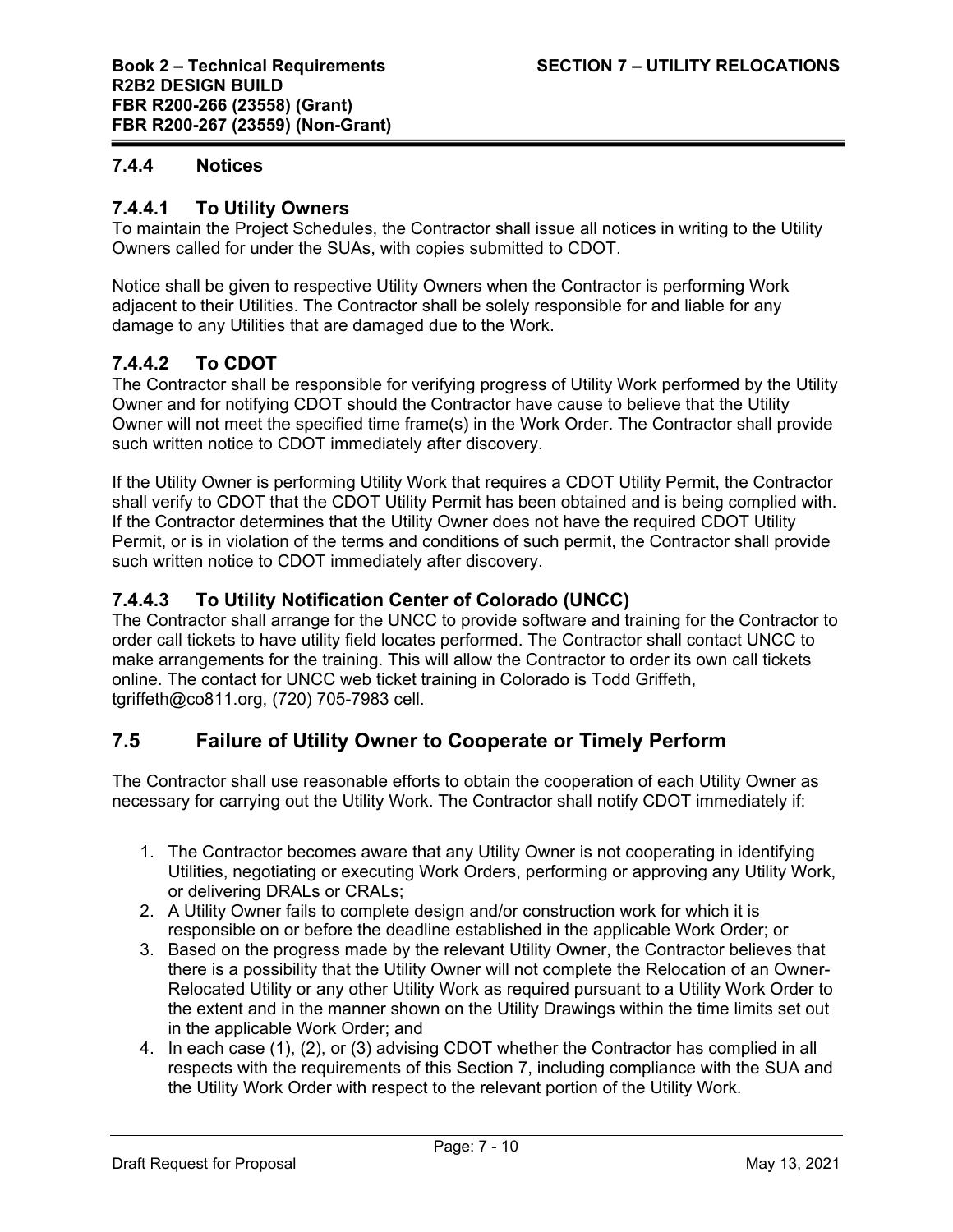After delivery of such notice, the Contractor shall continue to diligently pursue the Utility Owner's cooperation and shall assist CDOT in any attempts to reach a solution through the dispute resolution procedure outlined in the Utility Relocation Agreement.

The Contractor shall document any incurred costs as a direct result of the Utility Owner's failure to cooperate or perform its obligations under the SUA on a weekly basis and show how this failure to perform resulted in a delay to the Contractor's Work schedule and adversely affected the completion deadline. Utility delays shall be handled in accordance with Book 1, Section 6.2 and Book 1, Section 13.5.

In the event that CDOT pursues legal action against a Utility Owner pursuant to Section 43-1- 1411, Colorado Revised Statutes, the Contractor shall cooperate as reasonably requested by CDOT in connection with such lawsuits, including having the Contractor's staff and Subconsultants act as witnesses in such lawsuits and providing information, reports, graphs, photos, plans, renderings, and similar materials to CDOT's counsel at the Contractor's expense.

# **7.6 Utility Work Procedure**

# **7.6.1 Utility Agreements**

A checklist for utility agreement instructions is included in the Reference Documents. The CDOT SUAs executed with each Utility Owner whose Utilities are, or may be, affected by the Project will be provided in the Reference Documents as the Agreements are executed. If a specific SUA is not executed by the Proposal Due Date, the Contractor shall utilize the checklist and instructions for that specific Utility Owner, unless directed otherwise by CDOT.

If the Contractor identifies Utility Work that is required from a Utility Owner without an executed SUA, CDOT may enter into a SUA with the Utility Owner. The Contractor shall not be a party to any Standard Utility Agreement and shall not be responsible for negotiating the Agreement. CDOT will be responsible for drafting and negotiating the SUA. The Contractor shall be responsible to coordinate with the Utility Owner as if it had an executed SUA.

# **7.6.2 As-Constructed Plans**

Where the Utility Owner performs the Utility Work, the Utility Owner shall provide As-Constructed plans of the Relocation to CDOT and to the Contractor as soon as practicable, but not later than 90 Days after execution of a CRAL from the Contractor. The As-Constructed plans may be in the form of redlining changes that deviate from the approved DRAL plans or labeling the approved DRAL plans "constructed per plan." The Contractor shall show the Utility As-Constructed information on the final Project As-Constructed Documents for Acceptance.

Where the Contractor performs the Utility Work, the Contractor shall provide As-Constructed plans of the Relocation to CDOT and the Utility Owner as soon as practicable, but not later than 90 Days after execution of a CRAL from the Utility Owner. The As-Constructed plans may be in the form of redlining changes that deviate from the approved DRAL plans or labeling the approved DRAL plans "constructed per plan." The Contractor shall show the Utility As-Constructed information on the final Project As-Constructed Documents for Acceptance.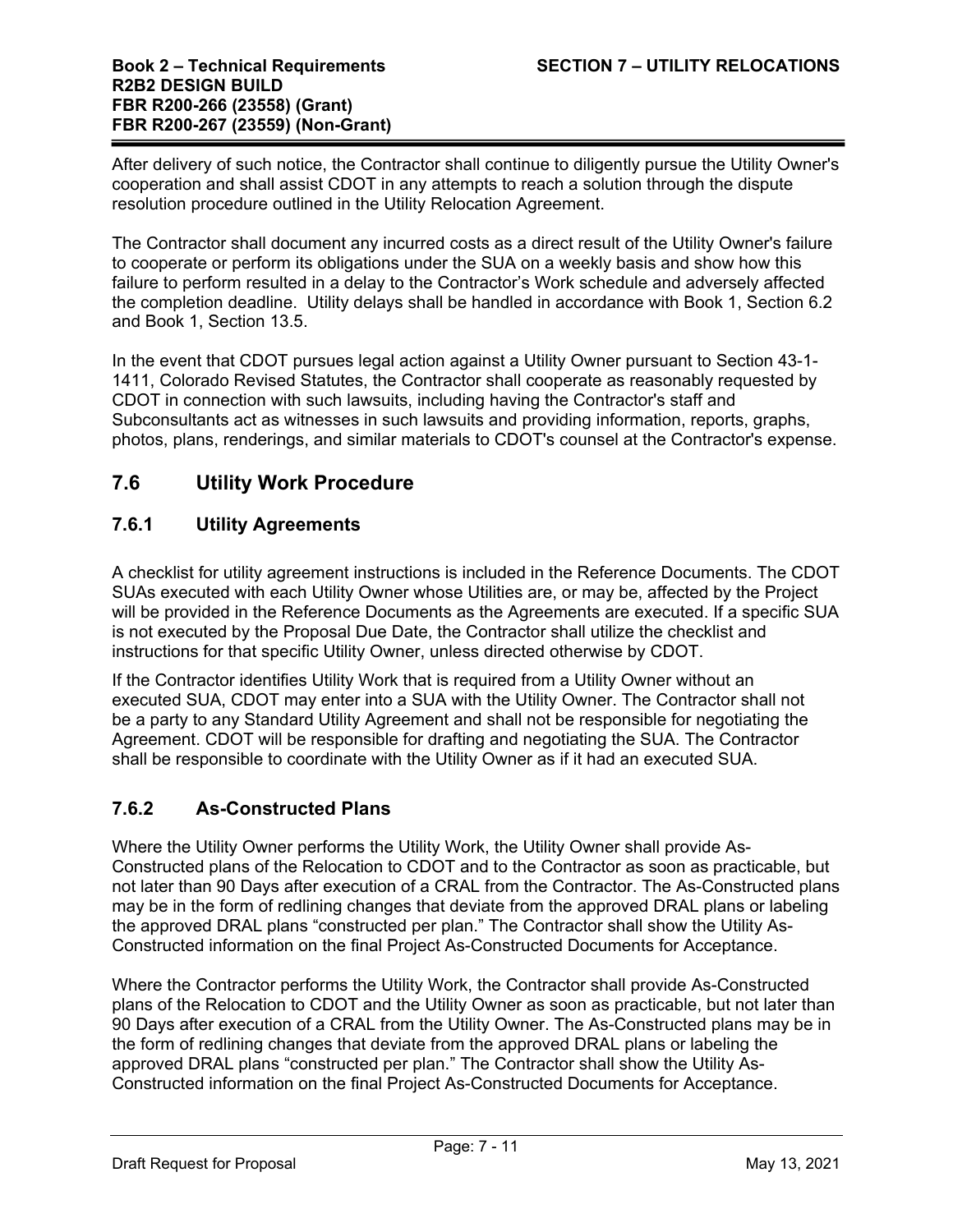The Contractor shall plan, schedule, and perform all surveys required to document the location of As-Constructed features on the Project. The Contractor shall deliver the survey data (in a Bentley DGN format compatible with OpenRoads Designer survey format, including x, y and z coordinates) and field notes for CDOT Review upon completion of the survey. Errors and omissions found by CDOT shall be corrected by the Contractor and resubmitted. All Work in completing the As-Constructed survey shall be at the responsibility of the Contractor and shall be completed in accordance with the CDOT *Survey Manual*.

# **7.6.3 Utility Specifications**

The Contractor shall consult with Utility Owners for required specifications and as listed in the executed SUAs.

### **7.7 Deliverables**

All deliverables shall also conform to the requirements of Section 3 – Quality Management.

At a minimum, the Contractor shall submit the following for review, Approval, and/or Acceptance:

| <b>Deliverable</b>                                                                                                                                                             | Review,<br><b>Acceptance or</b><br><b>Approval</b> | <b>Schedule</b>                                                               |
|--------------------------------------------------------------------------------------------------------------------------------------------------------------------------------|----------------------------------------------------|-------------------------------------------------------------------------------|
| <b>Contractor's Utility Tracking</b><br><b>Report and Utility Matrix</b>                                                                                                       | Review                                             | Monthly or at CDOT's request                                                  |
| <b>Utility No-Conflict Closeout</b>                                                                                                                                            | Acceptance                                         | No later than 7 Days after delivery                                           |
| Definitive cost estimate to Utility<br>Owner if Utility Owner will be<br>reimbursing the Contractor for<br>costs in connection with Utility<br>Work shall be submitted to CDOT | Acceptance                                         | As required per Section 7.3.4                                                 |
| Draft Utility Work Order (including<br>costs)                                                                                                                                  | Acceptance                                         | As required per Section 7.3.4                                                 |
| <b>Final or Revised Utility Work</b><br>Order (including costs)                                                                                                                | Approval                                           | As required per Section 7.3.4                                                 |
| Design of Relocation Acceptance<br>Letter (DRAL)                                                                                                                               | Acceptance                                         | No later than 7 Days after<br>completion of relocation design                 |
| Construction of Relocation<br>Acceptance Letter (CRAL)                                                                                                                         | Acceptance                                         | No later than 7 Days after<br>completion and acceptance of<br>relocation work |
| Meeting action/decision log                                                                                                                                                    | Acceptance                                         | No later than 7 Days after each<br>meeting date                               |
| <b>As-Constructed Documents</b>                                                                                                                                                | Acceptance                                         | No later than 90 Days after<br>execution of a CRAL                            |
| Meeting minutes                                                                                                                                                                | Acceptance                                         | As required per Section 7.4.2                                                 |

**Table 7-1 Deliverables**